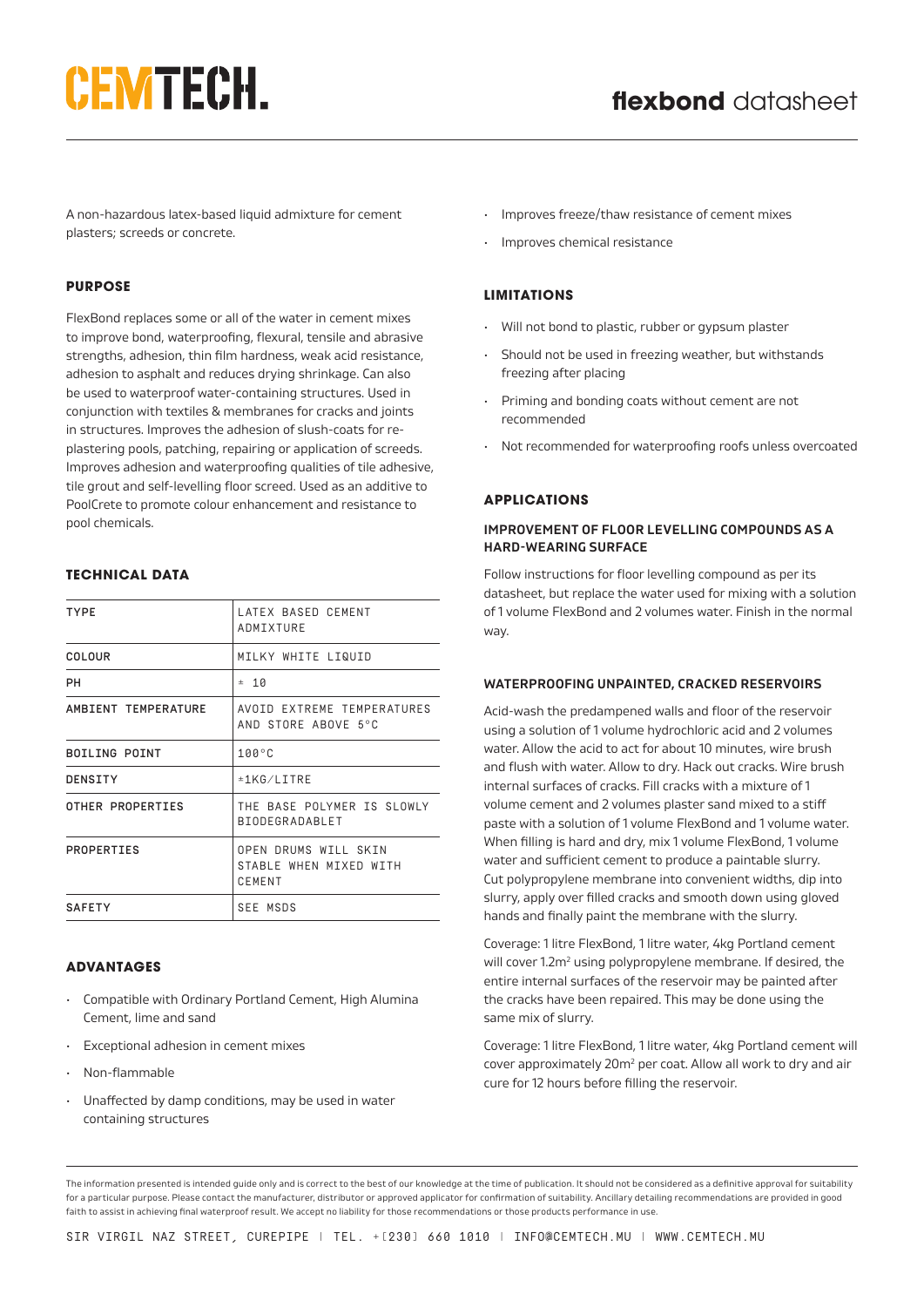# **CEMTECH.**

## **PATCHING AND REPAIRING CONCRETE**

Select a cement/sand ratio suitable for the patching to be done and incorporate FlexBond in place of half the water. If the patching is to be immersed in water allow 12 hours to air cure before filling with water.

## **TO IMPROVE ADHESION OF TILE ADHESIVE TO DIFFICULT SUBSTRATES, SMOOTH SURFACES OR HEAVY TILES**

Ensure all surfaces and tiles are clean. Use a solution of 1 volume FlexBond and 2 volumes water to mix tile adhesive to a paste form. In extreme cases, damp the surface and prime with a mix of 1 volume cement, 1 volume plaster sand brought to a slurry with a solution of 1 volume FlexBond and 2 volumes water.

## **ADDITIVE TO CEMCRETE'S POOLCRETE TO PROMOTE COLOUR ENHANCEMENT AND CHEMICAL RESISTANCE**

Addition of FlexBond to the mixing water of Cemcrete PoolCrete will improve brightness and colour of the plaster and resistance to pool chemicals. The addition of about 2 litres concentrated FlexBond to 5 - 6 litres of water per 40kg bag of PoolCrete is sufficient.

## **RE-PLASTERING OF SWIMMING POOLS**

For detailed instructions see Cemcrete PoolCrete datasheet. The use of FlexBond with PoolCrete results in brighter colours, improved chemical resistance and improved adhesion of the PoolCrete.

# **WATERPROOFING SHOWER FLOORS**

Acid wash and flush the concrete. Make a slurry of Portland cement mixed with a solution of 1 volume FlexBond and 1 volume water. Dip strips of polypropylene membrane in the slurry and lay on the concrete. Use a brush dipped in the slurry to remove all air bubbles and creases. Overlap strips at least 75mm. Bring the membrane up the walls at least 150mm so that the wall tiles go on top. Allow membrane to dry for at least 1 hour, then brush on two further coats of the slurry containing FlexBond ensuring that the entire surface is coated. Lay the screed to falls. Use FlexBond in place of half the water when fixing mosaics. The floor mosaics should be fixed before the wall tiles.

## **UPGRADING CERAMIC TILE GROUTS**

Imparts the following properties to tile grouts:

- Reduced shrinkage
- Better adhesion to tile shoulders
- Waterproofs joints
- Resistance to dirtying
- Resistance to urine, dilute chemicals sugar solutions and lactic acid
- Improves flexibility of joints

Use a solution of 1 volume FlexBond and 2 volumes water for mixing tile grout.

# **SPATTER DASH**

FlexBond is excellent for use with cement as a spatter dash in order to create a mechanical key for plastering over concrete, previously painted surfaces or where suction is lacking. It can also be used in water containing structures for this purpose due to its superior bonding capability and tolerance to moisture. Make up a solution using 1 volume FlexBond and 2 volumes water. Then make up a slush comprising 1 volume cement, 1 volume plaster sand and 1 volume river sand mixed with the solution made up of 1 volume FlexBond and 2 volumes water. Flick this mix using a block brush over the surface to be plastered so as to achieve an even distribution of nodules over the surface. Allow this to set for at least one day before plastering.

The information presented is intended guide only and is correct to the best of our knowledge at the time of publication. It should not be considered as a definitive approval for suitability for a particular purpose. Please contact the manufacturer, distributor or approved applicator for confirmation of suitability. Ancillary detailing recommendations are provided in good faith to assist in achieving final waterproof result. We accept no liability for those recommendations or those products performance in use.